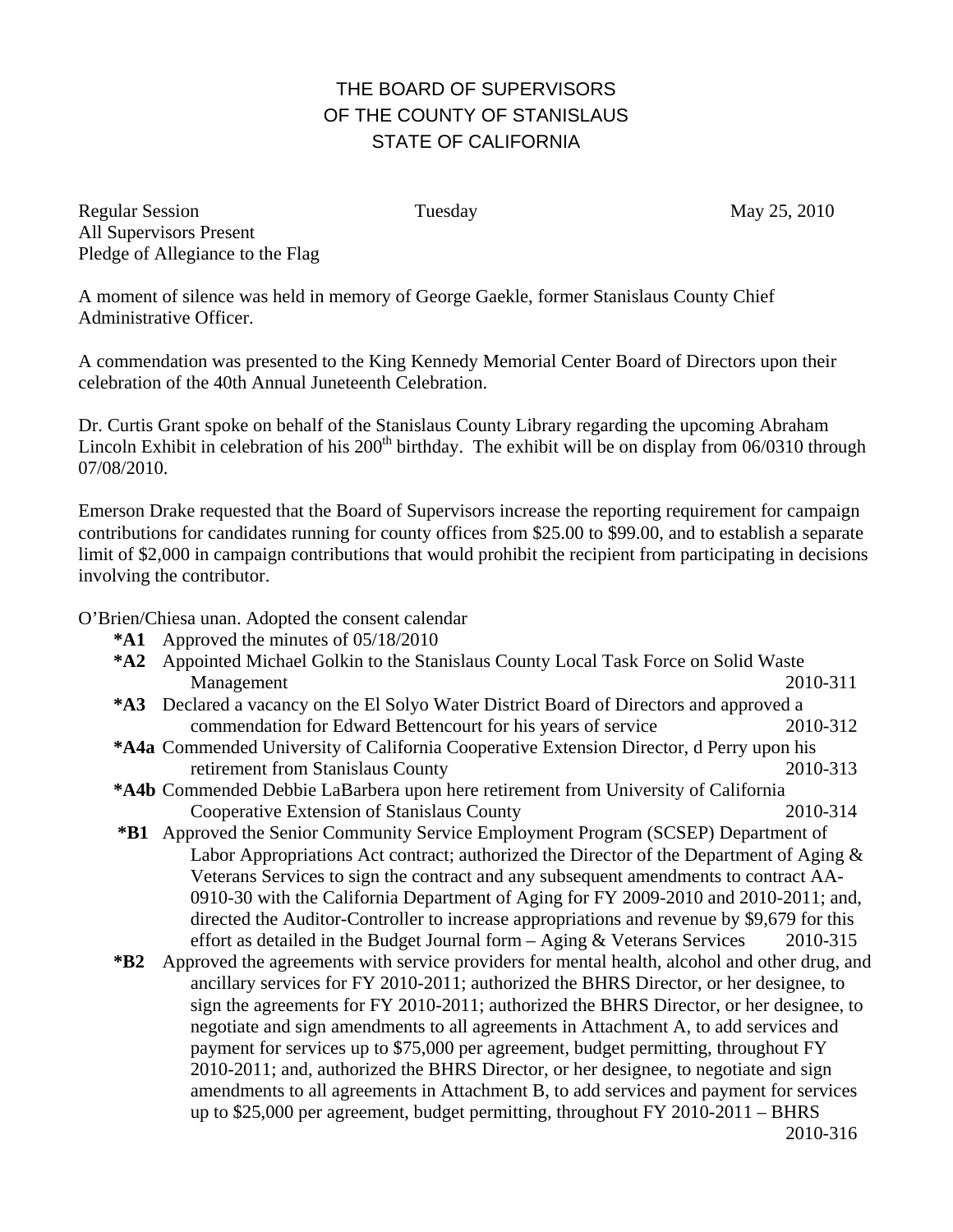- **\*B3** Approved the multi-year agreement between BHRS and the State Department of Alcohol and Drug Programs for the provision of alcohol and other drug services for FY 2010-2011, 2011-2012 and 2012-2013; authorized the BHRS Director, or her Designee, to sign the multi-year agreement; authorized the BHRS Director, or her designee, to sign amendments to the multi-year agreement throughout FY 2010-2011, 2011-2012 and 2012-2013 – BHRS 2010-317
- **\*B4** Approved the acceptance of a County Self-Assessment for the CSA and the Probation Department for the California Child and Family Services Program; and, authorized the Chairman to sign the County Self-Assessment – CSA 2010-318
- **\*B5** Adopted the recommended decision of the Nuisance Abatement Hearing Board regarding nuisances at 5954 and 5960 Wilkins Avenue, Oakdale, California (CE No. 10-0064) – DER 2010-319
- **\*B6a** Approved the request from the Modesto North Rotary Club to have exclusive use of Frank Raines Regional Park, Deer Creek Day Use Area, on Saturday, 06/12/2010, from 7:00 a.m. to 4:00 p.m. for their Twentieth Annual Classic Canyon Century Bike Ride; directed Modesto North Rotary Club to adhere to the requirements set forth by the Department of Parks and Recreation; and, approved the waiver of fees for the exclusive use, reservation, and portable restrooms for Frank Raines Regional Park, Deer Creek Day Use Area – Parks and Recreation 2010-320
- **\*B6b** Approved the request from the Society for Handicapped Children & Adults to have exclusive use of Modesto Reservoir Water Ski Course beginning at 8:00 a.m. and ending no later than 4:00 p.m. for four Saturdays on June 26th, July 17th, August 14th, and September 11th for their 2010 Adapted Water Skiing Event Days; directed the Society for Handicapped Children & Adults to adhere to the requirements set forth by the Department of Parks and Recreation; and, approved the waiver of fees for reservation, portable restrooms, vehicles, and boats – Parks and Recreation 2010-321
- **\*B6c** Approved the request from the Greater Yosemite Council, Cub Scout Troop No. 48, to have exclusive use of Kiwanis Camp beginning at 9:00 a.m., Friday, 06/11/2010, and ending 6:00 p.m., Sunday, 06/13/2010, for their Scout Camp Out; directed Greater Yosemite Council, Cub Scout Troop No. 48 to adhere to the requirements set forth by the Department of Parks and Recreation; and, approved the waiver of fees for exclusive use – Parks and Recreation 2010-322
- **\*B7** Authorized the Chief Probation Officer to apply for and accept the Juvenile Accountability Block Grant (JABG) from the Corrections Standards Authority (CSA) to provide services and activities to assist youthful offenders in curbing their criminal behaviors; authorized the Chief Probation Officer to sign all necessary documents related to the grant; and, approved a resolution, as required by the Corrections Standards Authority (CSA), authorizing the Chief Probation Officer to apply for and accept the Juvenile Accountability Block Grant (JABG) – Probation 2010-323
- **\*B8** Accepted the Stanislaus County Treasury Pool's April 2010 Monthly Investment Report as prepared by the Stanislaus County Treasurer-Tax Collector's Office and reviewed for conformity with the Stanislaus County Treasury Pool Investment Policy by the Treasurer-Tax Collector and has been distributed to the Stanislaus County Treasury Pool Oversight Committee; and, authorized the Chairman of the Board to sign on behalf of the Board that the report has been reviewed and accepted – T/TC 2010-324
- **\*B9** Authorized the Auditor-Controller to issue checks totaling \$55,768.24 per the list of claims for excess proceeds submitted in accordance with the Revenue and Taxation Code §4675; authorized the Auditor-Controller to transfer the balance of excess proceeds of \$219.39 to the County General Fund; and, authorized disbursement of \$29,859.49 either to Global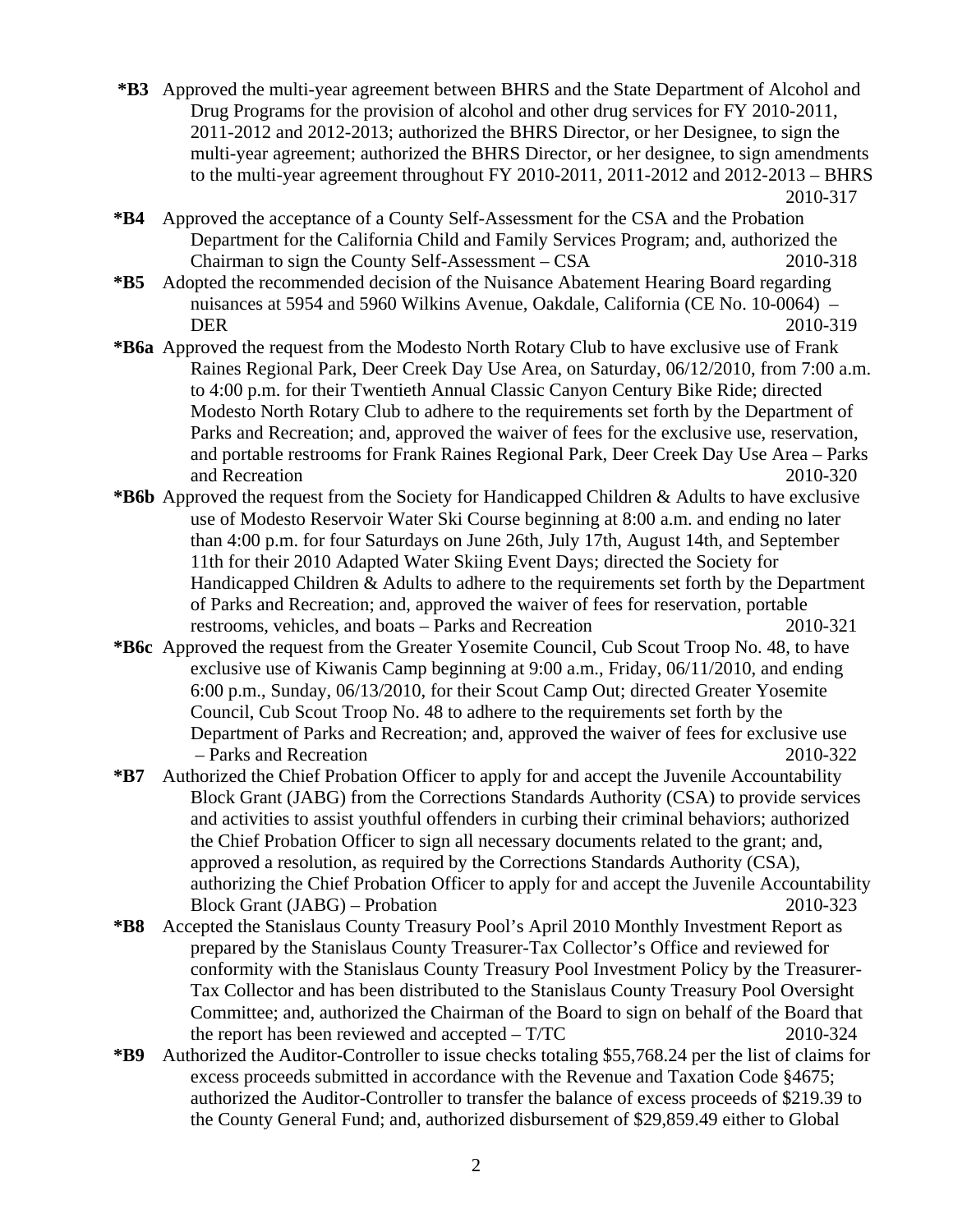Discoveries and/or transfer to the General Fund as determined by the Deputy County Counsel from the 02/25/2009 Sale of Tax-Defaulted Properties – T/TC

**\*B10** Amended the contract for the completion of a topographical survey for Phase III Tenant and Site Improvements at the Nick W. Blom Salida Library with Pacific Design Associates, Inc. in the amount not to exceed \$4,500; authorized the Project Manager to sign Amendment One to the agreement with Pacific Design Associates, Inc. for the completion of a topographical survey for Phase III Tenant and Site Improvements at the Nick W. Blom Salida Regional Library; and, authorized the Project Manager to cancel the request for proposals for professional surveyor services – CEO 2010-326

- **\*C1** Approved the FY 2010-2011 Transit Transportation Development Act Claim; and, authorized the Director of Public Works to execute and submit the claim to StanCOG – PW
- 2010-327
- **\*C2** Adopted a Resolution of Necessity to acquire real property or interest in real property by Eminent Domain for the State Route 219 widening project, parcel owner Union Pacific Railroad, for APN: N/A, and made the findings contained therein – PW

2010-328

- **\*C3** Approved the conditional award of the contract in the amount of \$136,254.90 to Cunningham & Sons, Inc., of Oakdale, California for the construction of the Grayson Road Bridge at Laird Slough, subject to receipt of appropriate insurance and bonds; authorized the Director of Public Works to execute a contract with Cunningham & Sons, Inc., for \$136,254.90 and to sign necessary documents; authorized the Director of Public Works to execute change orders in accordance with Public Contract Code, §20142; upon project completion, authorized the Director of Public Works to accept the completed improvements and perform all necessary closeout activities; and, authorized the Construction Manager to issue a Notice to Proceed contingent upon receipt of proper insurance and bonds – PW 2010-329
- **\*C4** Adopted plans and specifications for the 2009 Slurry Seal Project; directed the Department of Public Works to set the bid opening date and time; and, directed the Public Works Department to publish and mail a notice inviting bids to trade journals as required by law – PW 2010-330

O'Brien/Monteith unan. **B11** Approved the reduction-in-force of 16 filled full-time positions, the deletion of 7 vacant positions, and the downgrade of 3 filled full-time positions in the CSA budget as outlined in the Staffing Impacts section of the agenda item effective 08/21/2010; and, amended the Salary and Position Allocation Resolution to reflect the changes as outlined in the Staffing Impacts section of the agenda item effective 08/21/2010 – CSA 2010-331

DeMartini/Monteith (4-1)(O'Brien opposed) **D1** Approved the Residential Building Permit Pilot Amnesty Program – Planning 2010-332

Chiesa/Monteith unan. **9:05 am** Conducted the public hearing; finds Lot Line Adjustment Application No. 2009-13 and Williamson Act Cancellation No. 2009-02, Lindskoog, categorically exempt from CEQA and ordered the filing of the Notice of Exemption; finds, based on the discussion in the staff report and the whole of the record: (A) that the cancellation is for land on which a notice of nonrenewal has been served pursuant to California Government Code §51245, (B) that cancellation is not likely to result in the removal of adjacent lands from agricultural uses, (C) that cancellation is for an alternative use which is consistent with the applicable provision of the city or county general plan, (D) that cancellation will not result in discontiguous patterns of urban development, (E) that there is no proximate non-contracted land which is both available and suitable for the use to which it is proposed the contracted land be put, or, that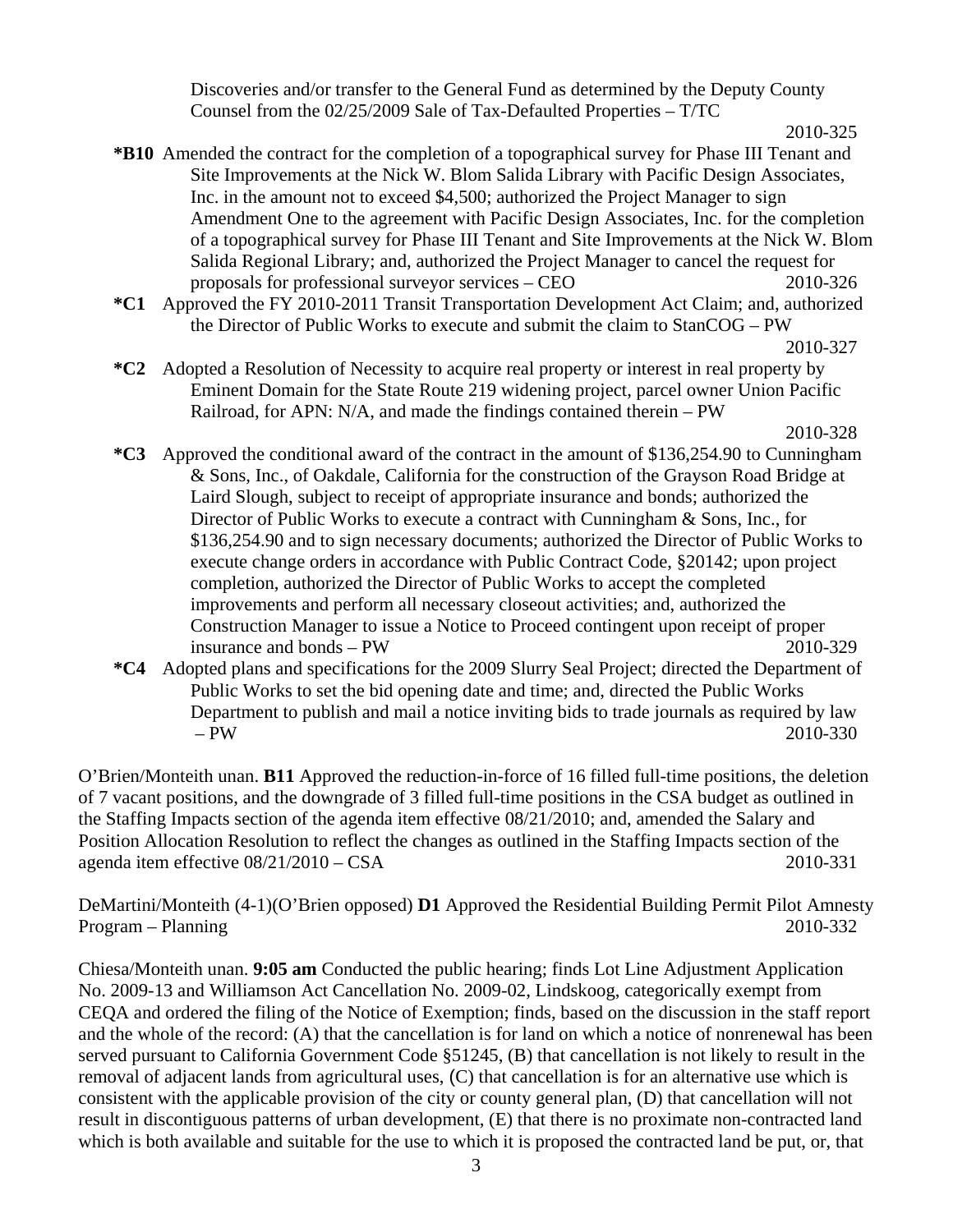development of the contracted land would provide more contiguous patterns of urban development than development of proximate noncontracted land, (F) that the cancellation is consistent with the purposes of Government Code §51282 f, and (G) that cancellation is in the public interest; accepted the cancellation value of the subject property as \$150,000 as determined by the County Assessor; certified to the County Auditor the cancellation fee which must be paid as deferred taxes to be 12½% of the accepted cancellation value (\$18,750); approved the Tentative Cancellation of a portion of Williamson Act Contract No. 76- 2390 subject to payment of the cancellation fee; unless the fee is paid within one year of the filing of the Certificate of Tentative Cancellation, the fee shall be re-computed as provided by State Law; directed the Clerk of the Board to record a Certificate of Tentative Cancellation within 30 days of this action; directed the Clerk of the Board, within 30 days of the Board action, to publish Notice of the Decision, pursuant to Government Code, and to deliver a copy of the published Notice of the Decision to the Director of Conservation; rescinded portions of Williamson Act Contract No. 76-2390 and approved a new contract pursuant to Minor Lot Line Adjustment 2009-13 – Lindskoog; approved Lot Line Adjustment Application No. 2009-13, subject to the completion of Williamson Act Contract Cancellation No. 2009-02 - Lindskoog; and, authorized the Planning Director to execute new contracts pursuant to Minor Lot Line Adjustment 2009-13 and Williamson Act Contract Cancellation No. 2009-02 – Planning

2010-333

## **Adjourned to sit as the In-Home Supportive Services Public Authority of Stanislaus County at 9:22 a.m.**

O'Brien/Cheisa unan. **9:10 a.m.** Adopted the consent calendar

**9:10 a.m. \*II-A** Approved the minutes of 12/15/2009

Monteith/De Martini unan. **9:10 a.m. V-A.** Authorized the Executive Director of Link2Care, the In-Home Supportive Services (IHSS) Public Authority of Stanislaus County, to function as the manager of the Adult Services Division at CSA; authorized the closure of Link2Care, the IHSS Public Authority of Stanislaus County, office at 305 Downey Avenue; and, authorized the relocation of Link2Care, the IHSS Public Authority of Stanislaus County, to the CSA facility 2010-334

## **Reconvened to sit as the Stanislaus County Board of Supervisors at 9:26 a.m.**

**Corr 1** Referred to the Department of Public Works, DER, and the Agricultural Commissioner and Sealer of Weights and Measures, four letters from the State Water Resources Control Board regarding Petition for Temporary Change Involving the Transfer of Water from various agencies to eight water districts including the Oak Flat Water District in Stanislaus County.

**Corr 2** Acknowledged receipt of the 2009 California State Association of Counties Excess Insurance Authority Annual Report.

**Corr 3** Referred to the Auditor-Controller, a letter from the Stanislaus Consolidated Fire Protection District requesting "dry period" funding for FY 2010-2011.

**Corr 4** Acknowledged receipt of claims and referred to the CEO-Risk Management Division the following claims: Bharat Sharma and Pamela Brown.

Supervisor Grover reported that he attended the California Transportation Commission meeting where \$91 million was re-designated for the Oakdale Bypass project. He announced that the State Route 219/Kiernan Avenue Widening Project Ribbon Cutting Ceremony will be held on Wednesday, 05/26/2010 at 1:00 p.m. at the north side of SR-219 between Sisk Road and Stoddard Road.